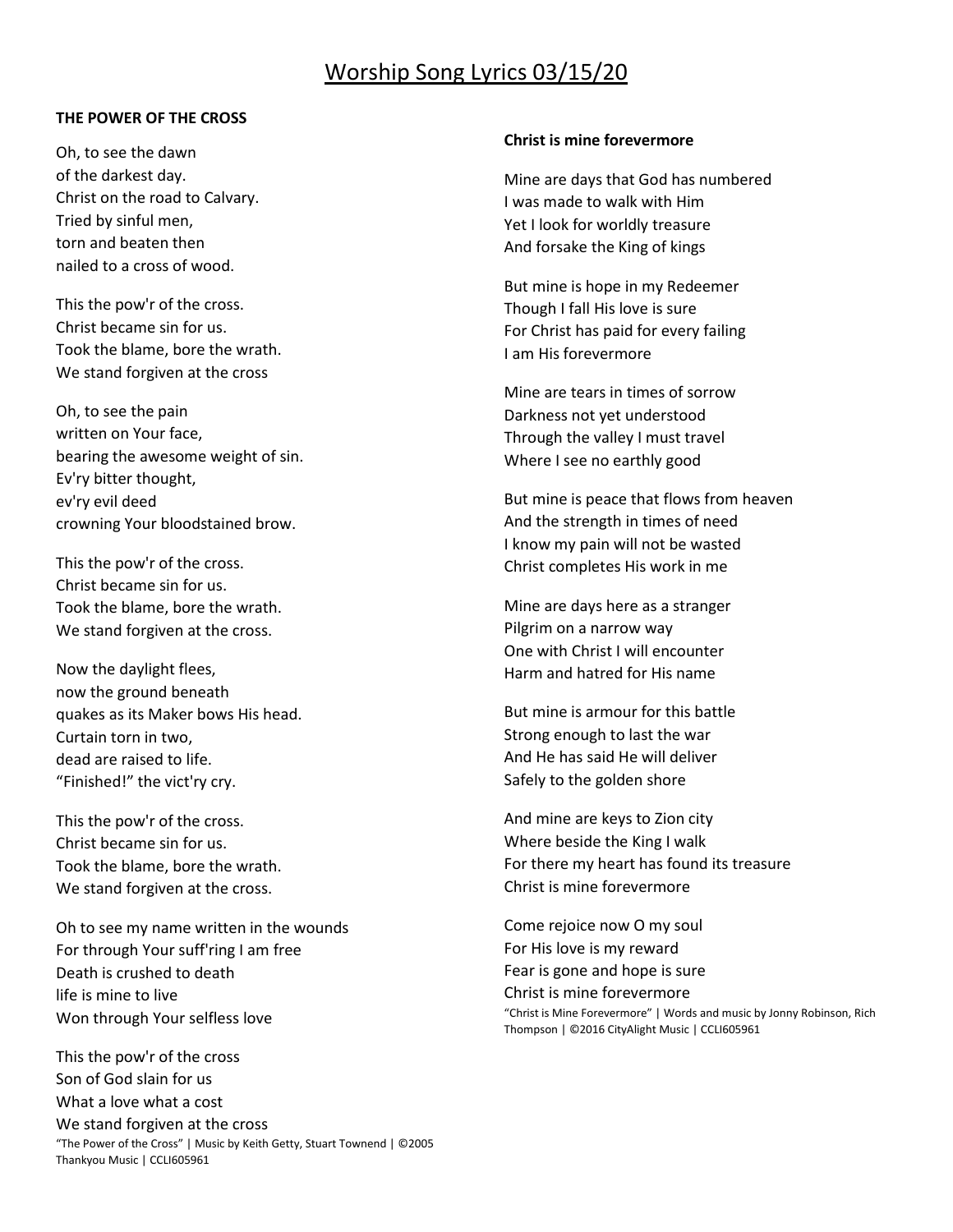### Worship Song Lyrics 03/15/20

#### **LIVING HOPE**

How great the chasm that lay between us How high the mountain I could not climb In desperation I turned to heaven And spoke Your name into the night Then through the darkness Your loving-kindness Tore through the shadows of my soul The work is finished the end is written Jesus Christ, my living hope.

Who could imagine so great a mercy What heart could fathom such boundless grace The God of ages stepped down from glory To wear my sin and bear my shame The cross has spoken, I am forgiven The King of kings calls me His own Beautiful Savior, I'm Yours forever Jesus Christ, my living hope.

Hallelujah praise the One who set me free Hallelujah death has lost its grip on me You have broken every chain There's salvation in Your name Jesus Christ my living hope

Hallelujah praise the One who set me free Hallelujah death has lost its grip on me You have broken every chain There's salvation in Your name Jesus Christ my living hope

Then came the morning that sealed the promise Your buried body began to breathe Out of the silence

the Roaring Lion Declared the grave has no claim on me

Then came the morning that sealed the promise Your buried body began to breathe Out of the silence the Roaring Lion Declared the grave has no claim on me

Jesus, Yours is the victory Hallelujah praise the One who set me free Hallelujah death has lost its grip on me You have broken every chain There's salvation in Your name Jesus Christ my living hope Jesus Christ, my living hope Oh God You are my living hope "Living Hope" | Words and music by: Brian Johnson, Phil Wickham | ©2017 Phil Wickham Music/Simply Global Songs/Sing My Songs/Bethel Music Publishing | CCLI605961

#### **WHAT A BEAUTIFUL NAME**

You were the Word at the beginning, One with God the Lord Most High. Your hidden glory in creation, Now revealed in You, our Christ.

What a beautiful Name it is, What a beautiful Name it is, The Name of Jesus Christ, my King. What a beautiful Name it is Nothing compares to this. What a beautiful Name it is, The Name of Jesus

You didn't want heaven without us, So Jesus, You brought heaven down. My sin was great, Your love was greater; What could separate us now?

What a wonderful Name it is, What a wonderful Name it is,